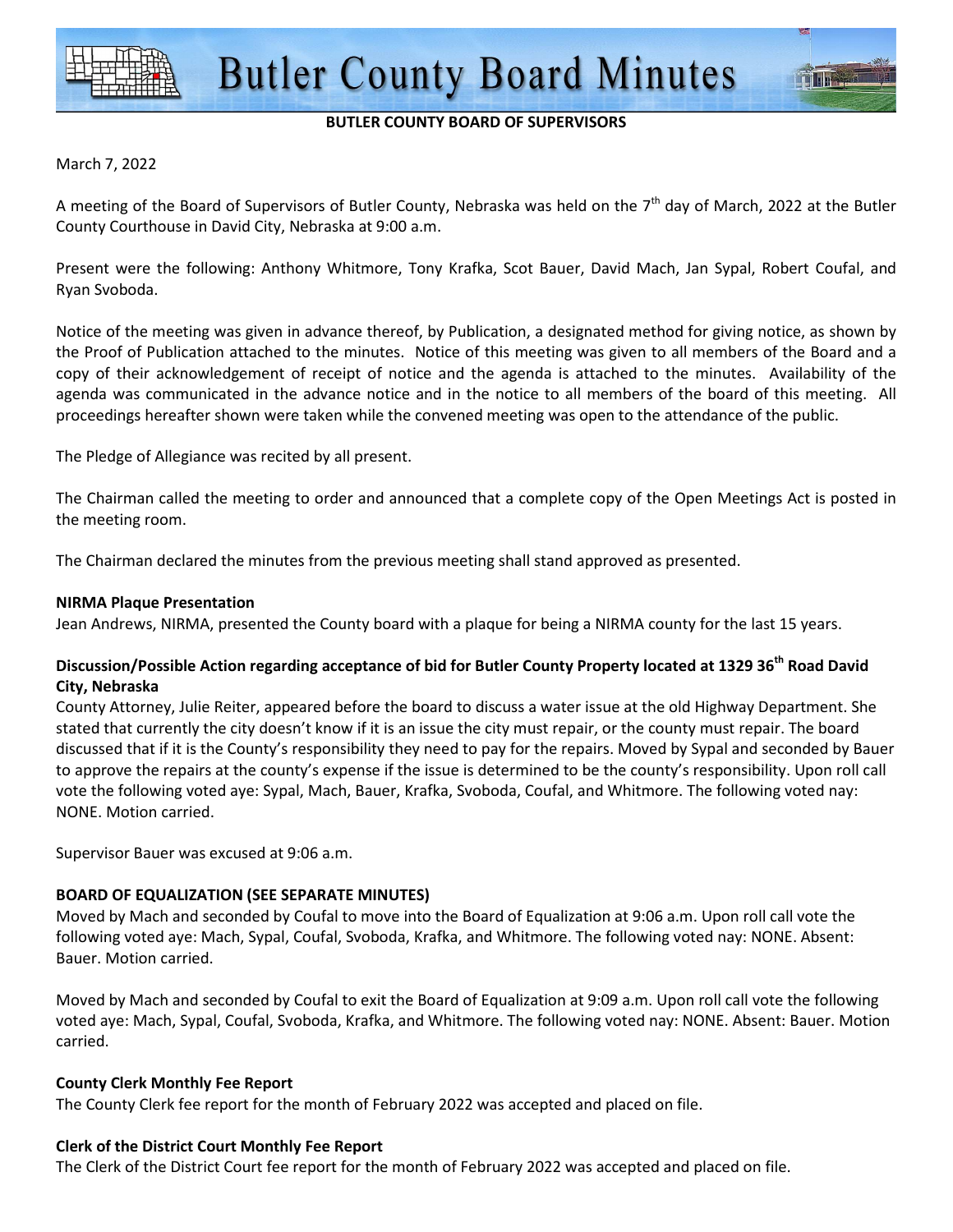The Monthly Sheriff Report for February 2022 was presented before the board. It was accepted and placed on file.

# **Resolution 2022-05 Nebraska 4-H Month Proclamation**

At the March  $7<sup>th</sup>$  meeting, representatives for Butler County 4-H presented before the board and requested the board sign a resolution acknowledging the presentation. Moved by Krafka and seconded by Coufal to approve the resolution as presented. Upon roll call vote the following voted aye: Krafka, Svoboda, Coufal, Sypal, Mach, and Whitmore. The following voted nay: NONE. Absent: Bauer. Motion carried.

**Discussion/Possible action regarding the approval of Windstream Utility permit for Roads A & 38 and Roads A & 34**  Assistant Highway Superintendent, Jim Novacek, appeared before the board to present a utility permit for Windstream for Roads A & 38 and Roads A & 34. Moved by Mach and seconded by Sypal to approve the permit as presented. Upon roll call vote the following voted aye: Mach, Sypal, Coufal, Svoboda, Krafka, and Whitmore. The following voted nay: NONE. Absent: Bauer. Motion carried.

## **Update on Roads**

Novacek updated the board that they had been approached by Franklin Township regarding the County using their machine for County roads. The roads department will no longer use the townships machine on county roads, instead they will use a county machine. The department is back out grinding trees and bushes after repairing the grinder machine. They are also still hauling rip rap to bridges and washouts. They are hoping to be back out digging ditches in the near future.

Supervisor Bauer returned to meeting at 9:17 a.m.

# **Discussion/Possible action regarding a letter of support regarding Legislative Bill 805**

Noxious Weed Superintendent, Max Birkel, appeared before the board requesting that they send a letter of support to Senators Bostelman and Kolterman regarding Legislative Bill 805. The bill would amend the Noxious Weed Act, adding measures to prevent the spread of invasive species to the already in place control measures and adds flood plain to the area that vegetation is managed. Moved by Sypal and seconded by Coufal to approve the letter of support as presented to Senators Bostleman and Kolterman. Upon roll call vote the following voted aye: Sypal, Coufal, Svoboda, Krafka, Bauer, Mach, and Whitmore. The following voted nay: NONE. Motion carried.

# **Discussion/Possible action regarding a letter to the Department of Ag regarding proposed changes to the rules and regulations for Noxious Weeds**

Birkel discussed with the board another letter that would be addressed to the Department of Ag regarding proposed changes. He said at this time he's not ready to ask for their support, but he may be back soon to discuss this topic again.

Supervisor Bauer was excused at 9:24 a.m.

# **Discussion/Possible action regarding the Detention Center's HVAC system**

Ken Pelan, Building & Grounds Maintenance, appeared before the board with two quotes for the HVAC system in the Detention Center and the entire new addition of the courthouse. He said if they just do the Detention Center portion it will be under \$10,000, however, if they do the whole thing it will be over that threshold. He also requested that the board use ARPA funds for the project as he did not budget for the expense this year and does not have the funds. The board discussed that they could use ARPA funds and if they didn't, they would pay for it out of Inheritance. Pelan explained that he reached out to several companies, but only received 2 bids, one for \$11,100 and the other for \$18,250. Moved by Sypal and seconded by Svoboda to approve the bid from Duct Defense Midwest for \$11,100 and use ARPA funds to pay for the project. Upon roll call vote the following voted aye: Sypal, Coufal, Svoboda, Krafka, Mach, and Whitmore. The following voted nay: NONE. Absent: Bauer. Motion carried.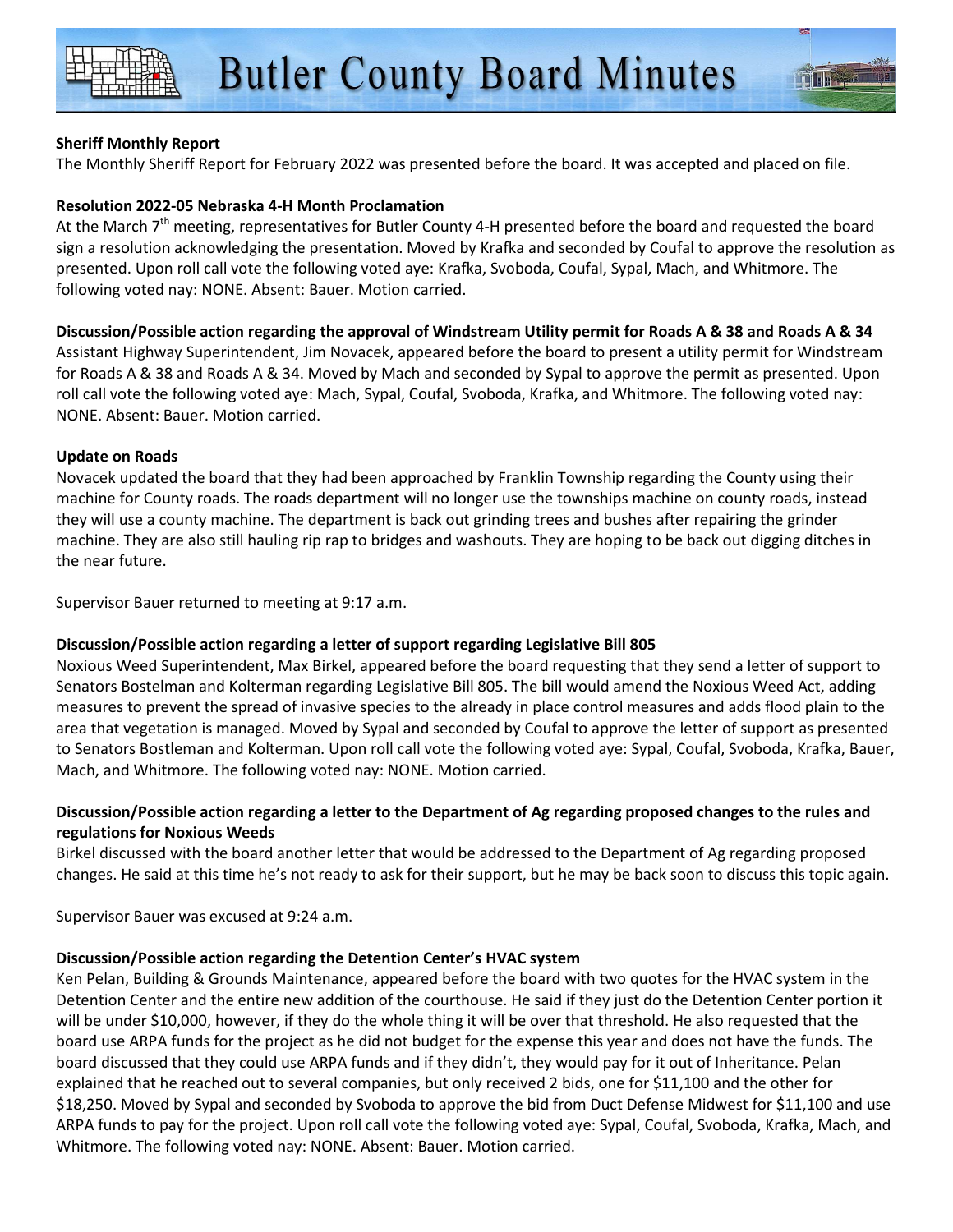**Butler County Board Minutes** 

## **Discussion/Possible action regarding purchase of patrol vehicles**

Sheriff Tom Dion appeared before the board to inform them that the contract previously approved for patrol units was cancelled by Dodge. As a result, he reached out to a Ford Dealership in Iowa, Stivers Ford of Iowa. They had 3 units he could acquire; the 3 units would save the county approximately \$6,000 from the previously approved vehicles. He informed the board that he would have to equip the cars, however, he had spoken with Seward County Sheriff Michael Vance and he agreed to equip them for the county using drug interdiction seizure funds, the estimate to equip the vehicles is \$16,326.02 per vehicle. Moved by Mach and seconded by Svoboda to approve the purchase of the 3 patrol units. Upon roll call vote the following voted aye: Mach, Krafka, Svoboda, Coufal, Sypal, and Whitmore. The following voted nay: NONE. Absent: Bauer. Motion carried.

Sheriff Dion asked the board if they would allow the patrol vehicle invoices to be paid early so that he could go get them picked up as soon as possible since the patrol vehicles are being sought out by several agencies. Moved by Mach and seconded by Coufal to allow the claims for Stivers Ford IA to be paid early. Upon roll call vote the following voted aye: Mach, Sypal, Coufal, Svoboda, Krafka, and Whitmore. The following voted nay: NONE. Absent: Bauer. Motion carried.

# **Notification from the Nebraska Department of Environment & Energy (NDEE) – Platte Center West – Alpine Crested Butte Concentrated Animal Feeding Operation – Transfer of Construction & Operating Permit**

Notification from the Nebraska Department of Environment & Energy (NDEE) for Platte Center West – Alpine Crested Butte Concentrated Animal Feeding Operation was presented before the board. The notification was for a Transfer of Construction & Operation permit located in the South ½ of the Northeast 1/4, Section 22, Township 15 North, Range 4 East, Butler County, Nebraska.

## **Correspondence**

- 1. Nebraska Commission on Law Enforcement and Criminal Justice Jail Standards Compliance
- 2. VFW Department of Nebraska County Veteran Service Officers Nomination
- 3. 2021 NIRMA Annual Report
- 4. UNL Nebraska Water Center Annual Report

# **Committee Reports**

The supervisors reported that the following committees met: Law Enforcement Committee, Hospital Committee, Butler County Development Committee.

# **Discussion/Possible action regarding possibly outsourcing 911 Emergency Communications Center**

Chairman Whitmore reported that since the last meeting the committee found the following information:

- 1. To allow entrance in and out of the jail there would need to be a person staffed 24/7 in Butler County to be compliant with jail standards.
- 2. In order to use Zuercher on the Platte County server the county would have to invest a significant amount of money to be on the other server.
- 3. All fire departments would have to change their radios to interface with Platte County or they could use the internet, however, if the internet would go down someone would have to drive to David City to man the radios.
- 4. A back up would be needed and Mark Doehling, Emergency Manager, contacted Schaefer communications and they said to do that they roughly estimated a \$50,000 investment.

Rachel Pensick from Platte County said that she would recommend the county hire a consultant to come in and help write policies and procedures and put training procedures and programs in place, that would be a much better investment.

Detention Administrator, Angie Siebken, informed the board that Seward County is now compliant with jail standards, so they are one step closer to going live here in Butler County with the Zuercher software.